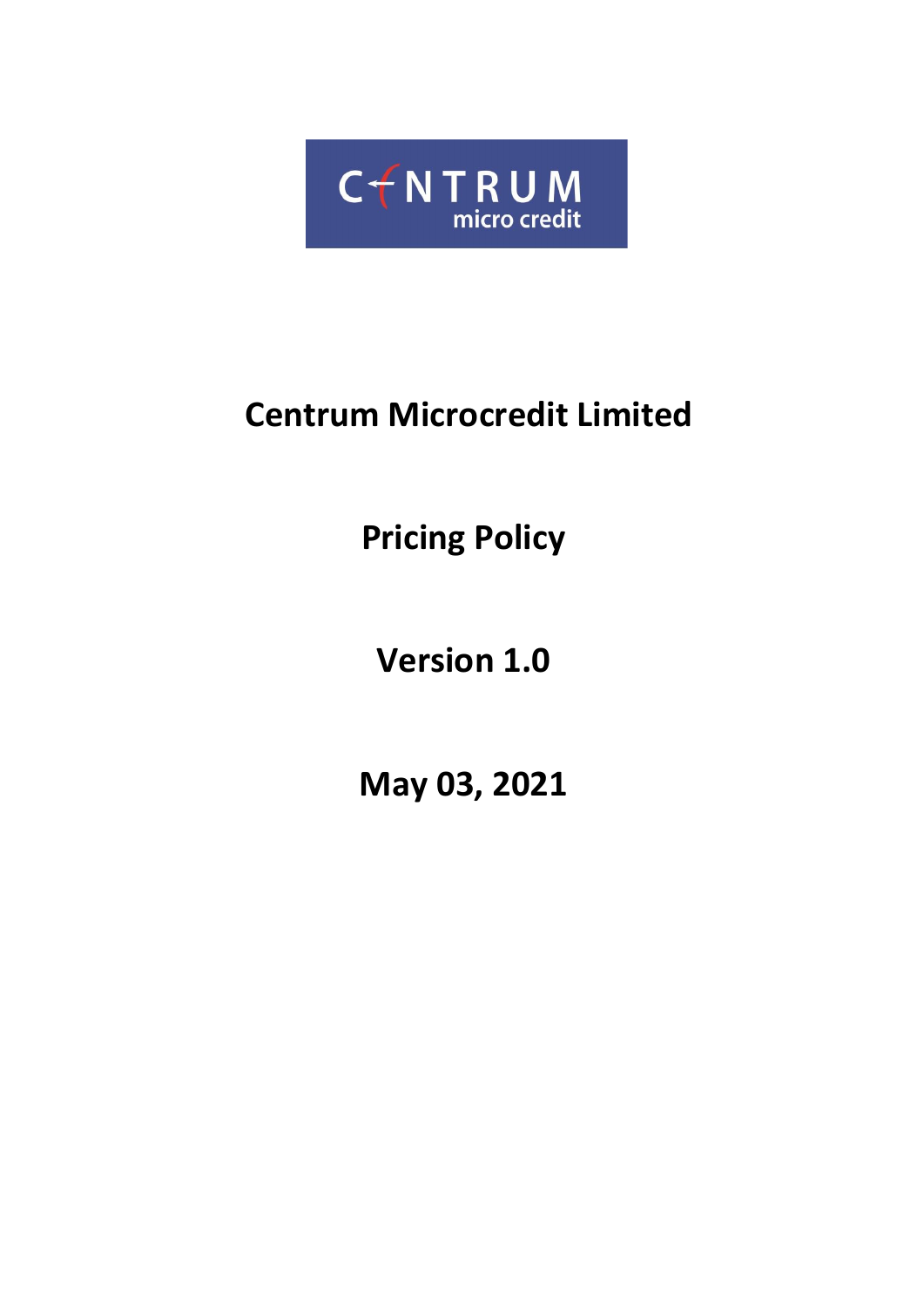## **Pricing Policy**

#### **Contents**

#### <span id="page-1-0"></span>**1. Document Version**

| <b>Title</b>            | <b>Pricing Policy</b>                         |
|-------------------------|-----------------------------------------------|
| Author                  | Payal Somani/Prateek Dey                      |
| <b>Document version</b> | Version 1.0                                   |
| <b>Version date</b>     | May 03, 2021                                  |
| <b>Reviewed By</b>      | Prashant Thakker/Praveen Saha/ Hariharan Iyer |
| <b>Approved By</b>      | RMC dated: April 29, 2021                     |
| <b>Approved By</b>      | Board dated: May 03, 2021                     |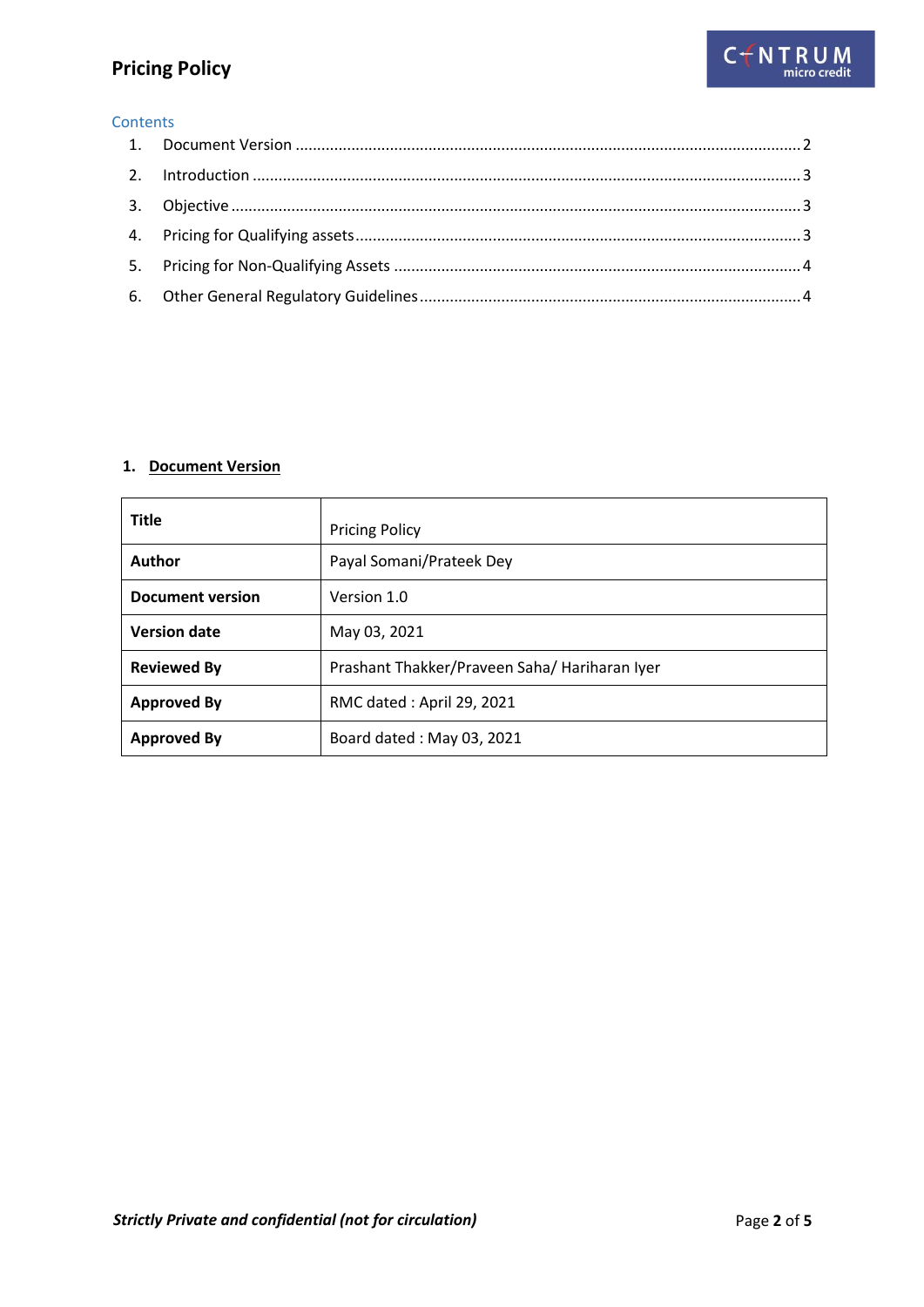#### <span id="page-2-0"></span>**2. Introduction**

Reserve Bank of RBI (RBI) vide its Guidelines on Fair Practices Code for NBFCs has directed that:

- The Board of each applicable NBFC shall adopt an interest rate model taking into account relevant factors such as cost of funds, margin etc.; and determine the rate of interest to be charged for loans and advances
- Boards of NBFCs, shall lay out appropriate internal principles and procedures in determining interest rates and processing and other charges

Accordingly, this note describes the current Interest Rate policy/ Pricing Policy for Centrum Microcredit Limited ("CML/ Company").

#### <span id="page-2-1"></span>**3. Objective**

This policy is aimed to provide a framework on the pricing of all the products offered by CML, which shall be compliant with extant RBI/SRO directions/guidelines.

#### <span id="page-2-2"></span>**4. Pricing for Qualifying Assets**

- i) There shall be only three components in the pricing of the loan viz. the interest charge, the processing charge and the insurance premium (which includes the administrative charges in respect thereof)
- ii) Margin cap, cap on the difference between the amount charged to the borrower and the cost of funds to the CML, shall not exceed 10%
- iii) The interest rates charged by CML to its borrowers shall be the lower of the following:
	- a) The cost of funds plus margin as indicated in para (i) above; or
	- b) The average base rate of the five largest commercial banks by assets multiplied by 2.75. The average of the base rates of the five largest commercial banks shall be as advised by RBI on the last working day of the previous quarter, which shall determine interest rates for the ensuing quarter
- iv) CML shall ensure that the average interest rate on loans sanctioned during a quarter does not exceed the average borrowing cost during the preceding quarter plus the margin, within the prescribed cap
- v) The maximum variance permitted for individual loans between the minimum and maximum interest rate shall not exceed 4%
- vi) The average interest paid on borrowings and charged by CML shall be calculated on average monthly balances of outstanding borrowings and loan portfolio respectively. The figures shall be certified annually by Statutory Auditors and also disclosed in the Balance Sheet
- vii) Processing charges shall not be more than 1% of gross loan amount. Processing charges shall not be included in the margin cap or the interest cap
- viii) CML shall recover only the actual cost of insurance for group, or livestock, life, health for borrower and spouse. Administrative charges, where recovered, shall be as per IRDA guidelines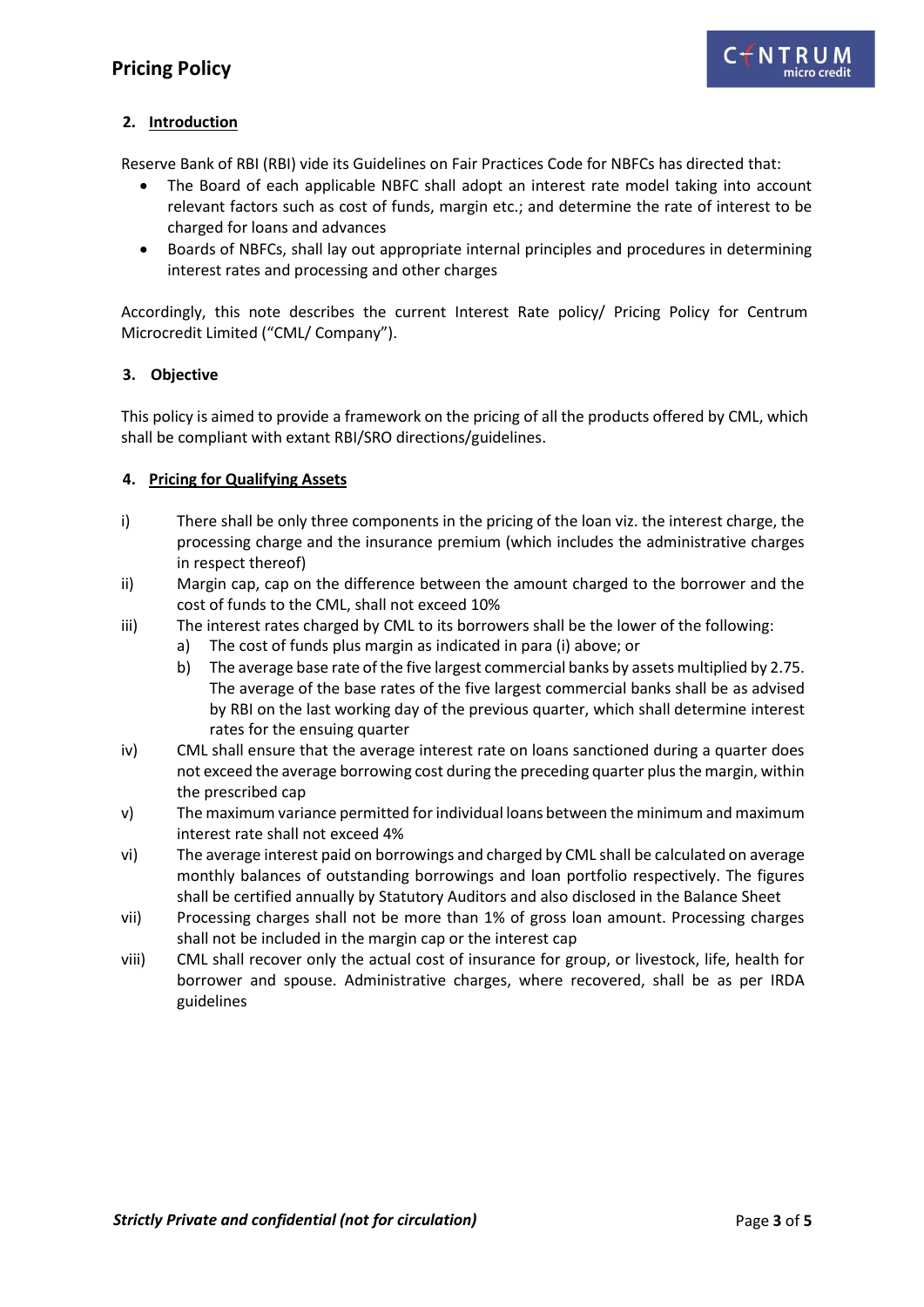#### <span id="page-3-0"></span>**5. Pricing for Non-Qualifying Assets**

As clarified in the FAQs issued by RBI dated October 12, 2017 for NBFC-MFIs1, pricing regulations as stated above (for Qualifying Assets), including variance norms shall not be applicable for the non-Qualifying assets. Hence, the Rate of Interest on Non-Qualifying Assets may exceed the margin cap defined above. The pricing shall be governed by the following guidelines:

- i) The rate of interest charged can vary from 13% to 30% depending on the nature of the loan product
- ii) Pricing for each type/variant of loan falling under the Micro Enterprise Loan (MEL) category shall be defined in the specific product/program note of the various MEL type/variant
- iii) Processing charges (fees and other origination charges) for each type/variant of loan falling under the MEL category can be to up to 5% flat
- iv) Within the Non-Qualifying Assets, if the borrowing entities are corporate in nature (wholesale loans to companies), done either as a direct loan or taken over through Direct Assignment (DA) route, the pricing to be decided based on negotiations with the corporate borrower or the originator of the DA asset

The Rate of Interest offered to MEL and Wholesale category customers shall vary based on multiple factors, including specific product parameter, tenor, cost of funds, nature of sourcing, market conditions and competition. As part of the Non-Qualifying Assets, CML is providing finance to individuals across various Micro Enterprise Segments with varying risk parameters. Hence, it is important to highlight that the rates of interest for similar products, availed for same tenor during the same time shall not be standardized.

In case of non- Qualifying assets, the business team has to obtain specific approval from MANCOM for pricing of any new product/program, sourced through CML's own staff or through tie-up with Service Providers (SP) during launch.

#### <span id="page-3-1"></span>**6. Other General Regulatory Guidelines**

'Qualifying and Non-Qualifying Assets' are as defined in the extant RBI Directions for NBFC-MFIs.

CML staff, as part of their training will be familiarized with Fair Practices Code and Code of Conduct of CML which is in line with extant RBI/SRO directions/guidelines. Staff will be under instruction to transparently explain the components of the pricing to borrowers when they apply for a loan.

Other General Guidelines are as enumerated below:

- i) The effective annualized rate of interest charged shall be disclosed to the borrower in the loan card/ any other loan documents in a physical or digital form
- ii) Interest rate will be calculated on a reducing balance basis for each product
- iii) The effective annualized rate of interest charged by CML shall be displayed in all its offices, in the literature issued by it and on its website
- iv) Any changes in interest rate and charges shall be effective only prospectively
- v) There shall be no other charges like late-payment /pre-payment/penal interest/ cheque bounce charges etc for Qualifying Assets
- vi) However, these charges shall be charged for Non-Qualifying Assets. The penal interest, that

**.** 

<sup>1</sup> <https://m.rbi.org.in/Scripts/FAQView.aspx?Id=102>